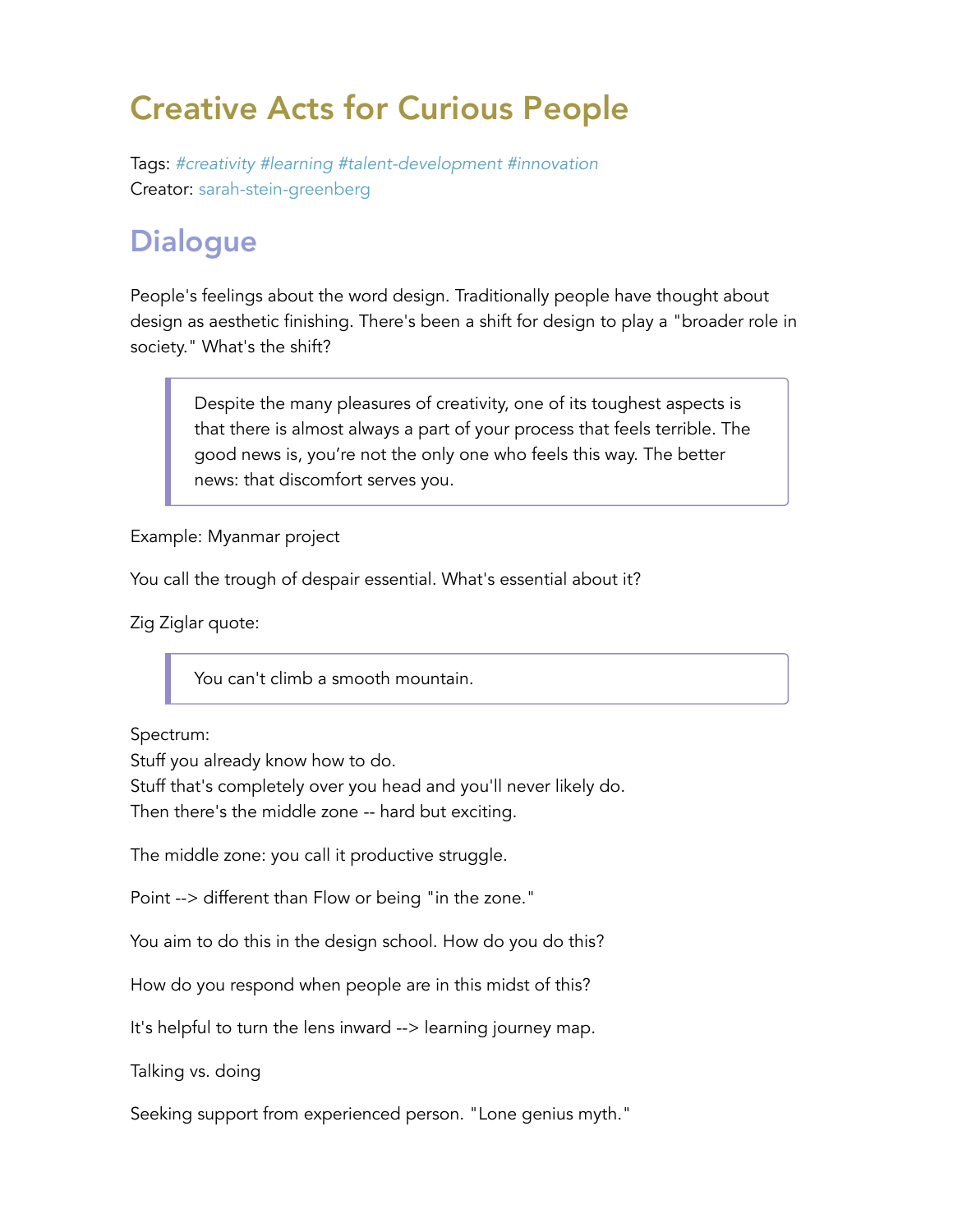Productive struggle often happens at critical moments -- where it's actually really predictable. What are those moments to watch for in ourselves -- and others?

Scaffolding helps. (Possible example: Test of silence.)

Although breakthroughs feel great, struggle is how you get there.

I used to think...and now I think...

#### Reserve

Exercise: The Test of Silence Exercise: Learning Journey Map

#### **Quotes**

*Highlight [page 7]:* Throughout the book I refer to the concept of design, a word that means different things to different people. The d.school is part of a global shift: from a world where designers have a very specific, narrow mandate predicated on the idea of design being mainly about aesthetic finishing to a world where design plays a broader role in society. One aspect of this shift in design has to do with inclusiveness: we fundamentally believe that everyone is creative and everyone can use design to improve the world around them. This aspirational way of thinking about design was described by the Hungarian painter László Moholy-Nagy in the 1940s: "Designing is not a profession but an attitude . . . it should be transformed from the notion of a specialist function into a generally valid attitude of resourcefulness and inventiveness."

*Highlight [page 103]:* Here's why it's critical that you don't share your intent or explain your work ahead of time to your testers. Doing so reminds them of how invested you are in the work. It also comes across as a subtle defense mechanism, and your testers' very human tendency to spare your feelings will make the feedback less real and honest. Somehow, hard feedback has become equated with being mean. A structured approach to critique helps both you and the people you're asking for help to overcome that problem. We created an elaborate method for critiques in a class on digital design, which this assignment borrows from. Everyone turns in their device with their halffinished work loaded on it. The unlocked device is put on a table that has an overhead camera (video image, no sound). One person sits at the table to explore the work and has five minutes to use the device in front of the whole class, without knowing whose it is, while narrating their experience. The scene is being projected on a screen so everyone can see it.

*Highlight [page 109]:* Despite the many pleasures of creativity, one of its toughest aspects is that there is almost always a part of your process that feels terrible. The good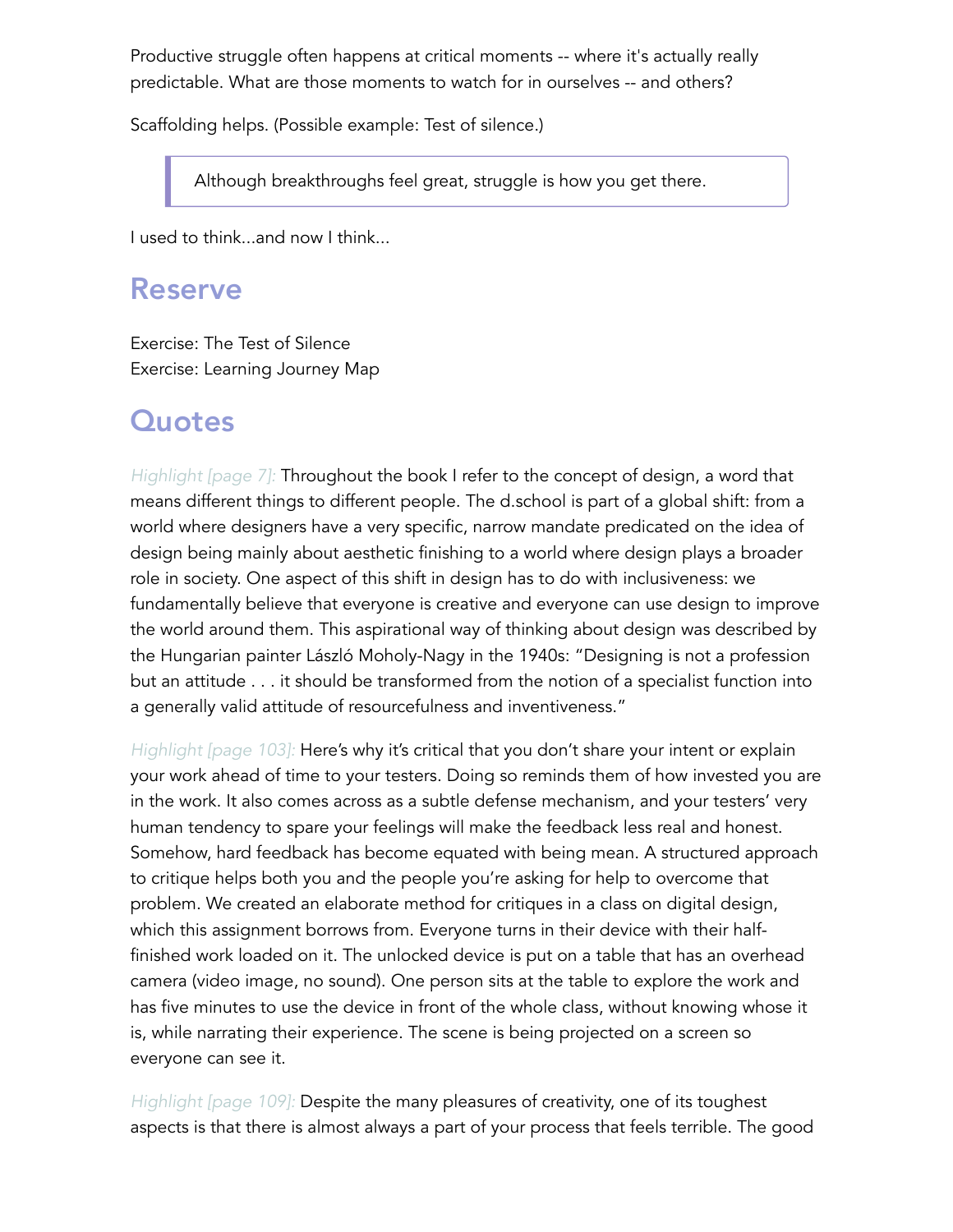news is, you're not the only one who feels this way. The better news: that discomfort serves you.

*Highlight [page 110]:* What I have come to realize is that the trough of despair isn't just normal, it's essential. The negative feelings you experience in the trough tell you whether the work you're doing is hard or complex enough to deserve your full creative attention. Only challenges that don't have easy answers require you to take the kinds of difficult creative leaps that lead to breakthroughs. Only work that requires you to push yourself to develop new skills—not just deploy the ones you already have—keeps you on the edge of your own learning curve and, therefore, reaching toward your full potential.

*Highlight [page 110]:* If you dive deeper into the trough of despair (metaphorically, please), you'll find different names for it. My favorite is "productive struggle." This term comes from research and practice in mathematics education. It turns out that students who effortlessly solve a math problem get fewer right answers when they face similar problems in the future, as compared to students who struggle with the initial problem. The lesson is that your learning is deeper and you retain more of the knowledge when it takes some time and effort to figure out how to do something. I think of this fact whenever I see the proverb "Smooth seas rarely make skilled sailors."

*Highlight [page 110]:* The tension you experience in between the bright possibility of a breakthrough and being off-balance while struggling to get there is embedded in every assignment in this book and most learning experiences we design at the d.school. We like to sit right in that uncomfortable place. We do that by asking our students to work on projects that don't have simple, clear answers. We put them on teams of people with disciplinary and cultural backgrounds unlike their own and teach them how to value and take advantage of the divergent thinking that results. We help them adopt a mindset of discovery. We give them experiences of drawing knowledge not just from expertise and past experience, but also from building, action, and experimentation. Sounds amazing, right? However, in practice this often feels like, well, a struggle!

*Highlight [page 110]:* It's really useful to recognize both when and why you are struggling. The natural instinct to first rail against the external circumstance ("It's too much work; the project is too complicated") just distracts you from turning the lens inward. A more constructive approach is to use your own past experiences as fodder for understanding how you work and learn best. To do this right now, go to page 246 and make a learning journey map to help you investigate and assess your own experiences with productive struggle.

*Highlight [page 110]:* When it comes to tackling new challenges, there are many things that you already know how to do. This zone feels easy and familiar. There are also some things that you'll never be able to do, and if you wander into this space, you might feel panic. And then there are lots of things that you can do, as long as you have a bit of guidance. This zone feels hard, and also exciting. It's the feeling of I'm not sure, but I'd like to try. Its formal name is the "zone of proximal development," first described by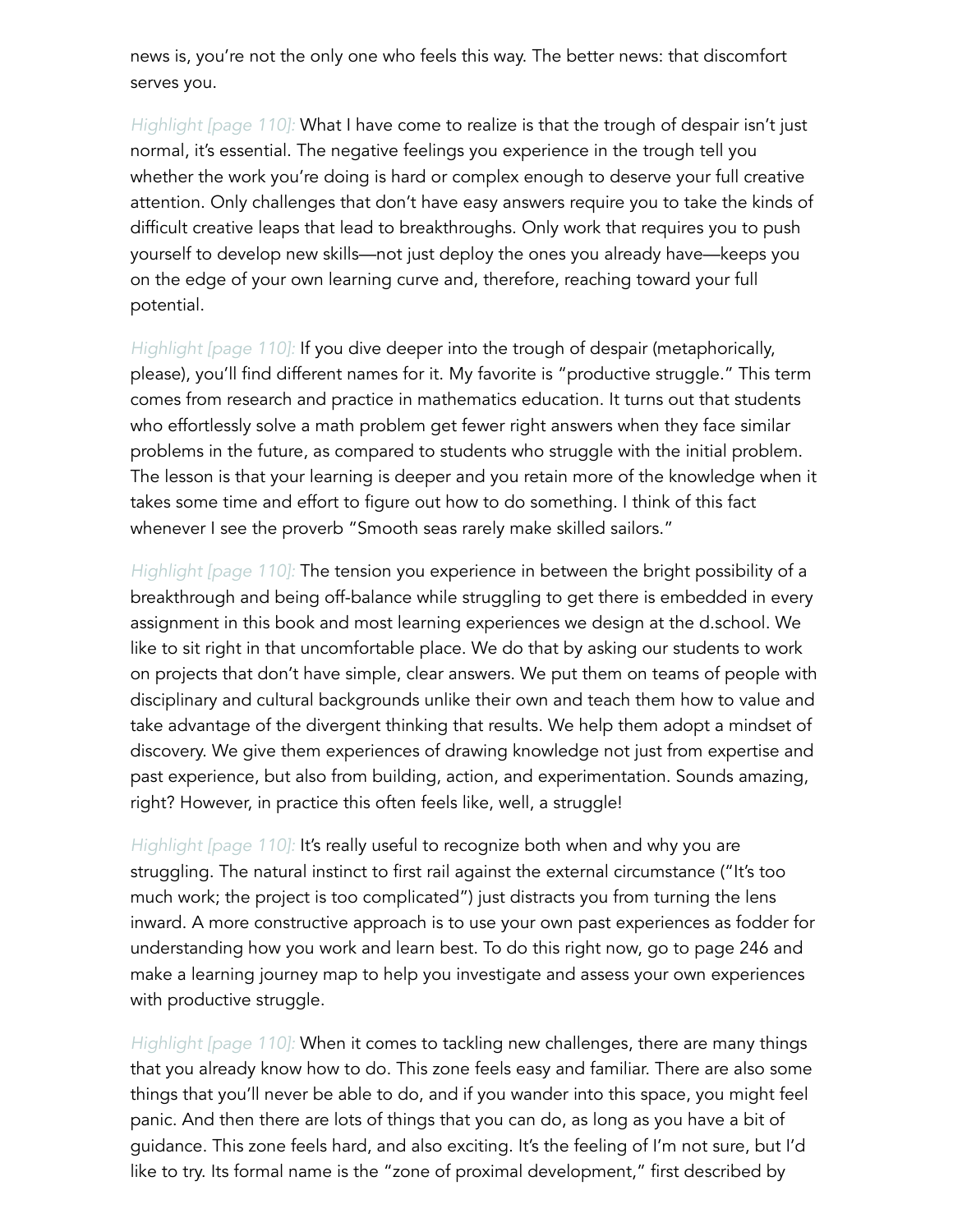psychologist Lev Vygotsky in the 1920s and '30s. Basically, this zone is the one in which you can do more today than you knew how to do yesterday, as long as what you're doing is something just a little beyond your current abilities and you've got some help.

*Highlight [page 111]:* You may be familiar with the phrase "in the zone" as it relates to a flow state, where everything you do seems effortless and perfect, and you're not even sure how you're doing it so beautifully. That's great when it happens, but I'm talking about something really different here—the challenging zone that you actively embrace in order to experience struggle. When you are beginning to struggle, you can turn to a set of practices that help you activate the guidance that you need, which is how you can flip the switch from unproductive struggle into struggle that helps you in the long run.

*Highlight [page 111]:* The easiest form of guidance involves seeking help from someone more experienced than you, so you can see how they would handle your uncertainty and ambiguity regarding your specific situation. This sounds obvious, but since the arena of creativity is suffused with the myth of the lone genius who is just naturally gifted in their craft, it's worth saying explicitly: you don't have to suffer alone; you don't have to figure out everything for yourself. Don't let moments when you need help derail your work for fear of exposing your weaknesses. Your chosen experts can be helpful in developing your concrete skills to solve a particular problem, and they also might help you just because they've been through enough cycles to know how to anticipate and deal with the struggle when it occurs.

*Highlight [page 111]:* The process seems mysterious until you've had and reflected on enough of your own experiences. You'll find that in creative work, productive struggle happens at certain critical moments—to the point that it's almost predictable. One of those moments is while you are making sense of your observations and findings to figure out what direction your work should take. Another is when you or your team is trying to converge or decide. Even if you're working on your own, reconciling competing perspectives about what to do when you're working on ambiguous problems is just plain hard. No one can tell you you're making the "right" decision. You cannot be certain, and that's rough.

*Highlight [page 111]:* Another moment that commonly provokes struggle is receiving difficult feedback. (To work on this, try out The Test of Silence on page 193.) Knowing that these hard times (and others) are universally challenging is one way that working alongside more experienced practitioners can help you, and you'll soon start to notice and be able to anticipate these moments for yourself.

*Highlight [page 111]:* Tools and frameworks are liberating: they help people to see more of what can come from within."

*Highlight [page 111]:* As you continue to develop new and personal approaches to supporting and stretching your own creative work, remember that although breakthroughs feel great, struggle is how you get there. This tension—that the thing you want (a breakthrough) is something that you actually don't want to come by easily—is